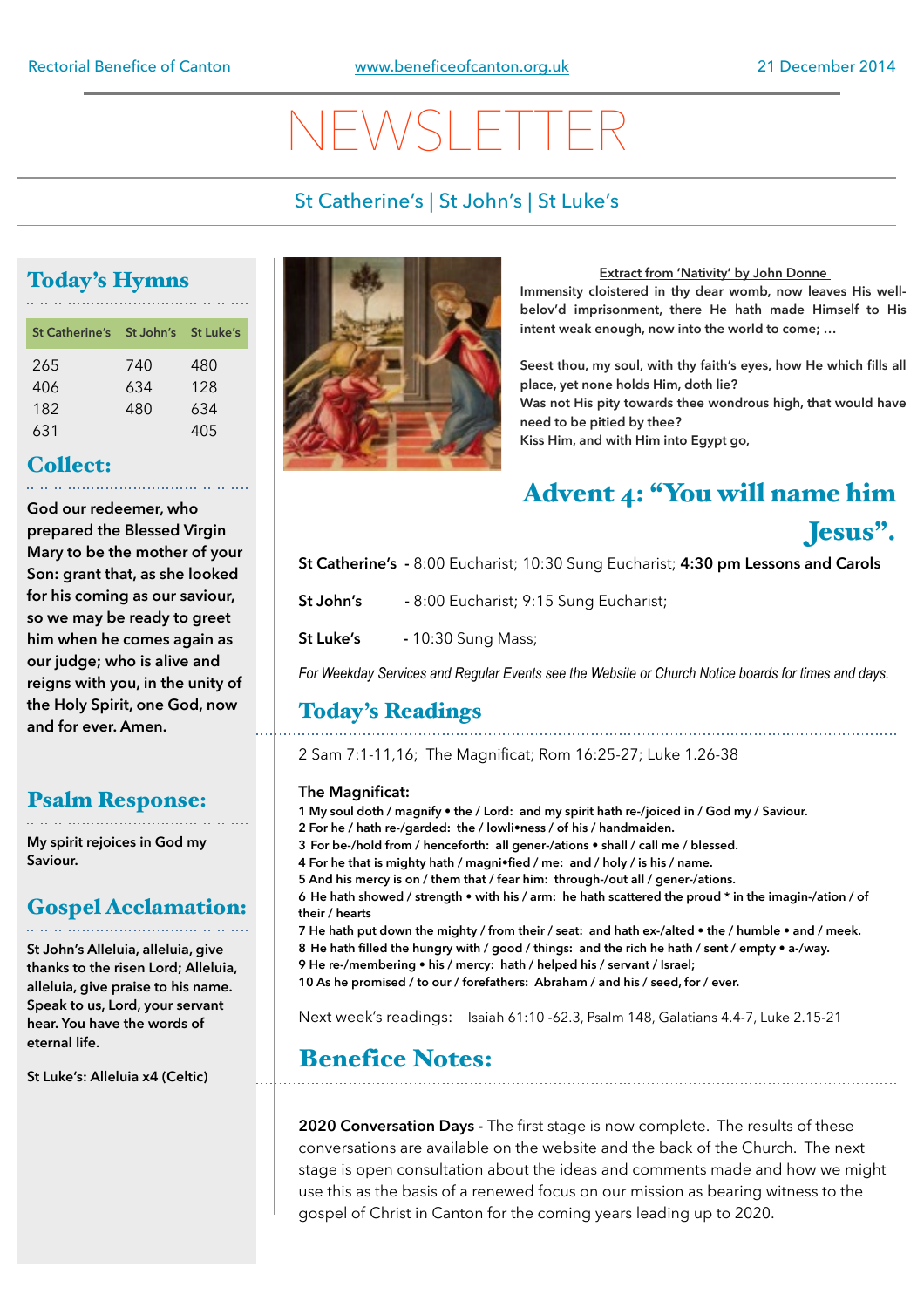#### Rectorial Benefice of Canton [www.beneficeofcanton.org.uk](http://www.beneficeofcanton.org.uk) 21 December 2014

**Season of Invitation** - Since September we have trialled a fresh approach to spreading the good news of Jesus Christ via the Season of Invitation. It is right that this season concludes with the great feast of Christmas. We have been giving invites to our friends, family and colleagues to accompany us to Church on certain days. Why not take one last one for someone to accompany you to one of our Christmas services. Perhaps, this card might join a Christmas card you've yet to send. **Christmas Flowers:** Help towards costs are needed please. Donations to Sue Parsons, Cynthia Fowler or Brenda Shewring. **Holy Family -** Next Sunday, 28 December, will be a Benefice together celebration in St Luke's at 10:30 am. Traditionally, we focus on the Feast of the Holy Family on the first Sunday after Christmas.

**Confirmation** - Our confirmation classes for young people and adults begin in the New Year. This year the preparation programme will be over a longer period of time but will be less intense: meeting once a month to discuss the various topics and issues with the confirmation ceremony in Advent 2015. If you would like to be confirmed contact the clergy. **Messy Church** - Thank you to everyone who helped make yesterday's event go so well. The next planning meeting is on Sun 11 Jan at 4:15 pm in St John's (after Explore). The next Messy Church is on Sunday 25 Jan 2015 at 4pm in St John's. **Week of Prayer for Christian Unity 18-25 Jan 2015** - If you think we should work and celebrate more with other local Christians during this week (and throughout the year) please let us know what you would like to see. Contact the clergy. **Benefice Pilgrimage to Assisi, Montecasino and Rome** 6-10 July 2015. If you are interested please contact Fr Phelim for more details and likely costs. Price would include flights, transfers, transport within Italy and staying at the Irish College. **Benefice Noticeboard** - If you would like to include something in the notes please send it to [linsaycoolhouse@hotmail.com](mailto:linsaycoolhouse@hotmail.com). **Website** - Over the Christmas and New Year period we'll be updating the more static pages of the website. If you have any updates on a group or activity you are involved in please send them to Fr Phelim at [vicar@beneficeofcanton.org.uk](mailto:vicar@beneficeofcanton.org.uk)

# St Catherine's Notes:

**Christmas Services:** Midnight Mass at 11:15 pm on 24 December; 10:30 am Choral Eucharist on Christmas Day. Hall Bookings - To book the Hall please contact Angharad Elias 07989 747026 [hall.stcatherines@gmail.com](mailto:hall.stcatherines@gmail.com) **Lessons and Carols for Christmas** - In St Catherine's this evening at 4:30 pm. Please join us for a very memorable service that will draw us to appreciate in a deeper way the great mystery of Christ's Incarnation. **Christmas Services:** Midnight Mass at 11:15 pm on 24 December; 10:30 am Choral Eucharist on Christmas Day.

## St John's Notes:

**Christmas Services: Crib Service** at 5:00 pm on 24 December; 9:15 am Sung Eucharist on Christmas Day. **Ty Bronna** - In December we'll be collecting toiletries for the Ty Bronna Hostel for young people, run by the Church Army.

### St Luke's Notes:

**Christmas Services:** Midnight Mass at 11:15 pm on 24 December; (N.B. no morning mass on Christmas day). **St Luke's Lunch** on Sun Jan 18th tickets on sale from today 3 COURSE MEAL £8.50 **Shrove Tuesday Banger and Bingo -** A family fun night on Tuesday 17 Feb 2015. Tickets on sale after Christmas. Hall Bookings - To book the Hall please contact Jackie or Haydn Page on 029 2091 3808 [haydnpage@hotmail.co.uk](mailto:haydnpage@hotmail.co.uk)

**Recently Departed:** Hazel Ware, Violet Lillian Dowse, Maureen Thomas, Barbara Monks

#### This Week in the Benefice: (Diocesan Prayer / Anglican Prayer Cycle / Events and Services)

- **Sun 21** Rhondda Area Dean Hadyn England-Simon; Kontagora-(Nigeria); **Carol Service St Catherine's at 4:30pm**
- **Mon 22** Dinas & Penygraig Christopher Lewis-Jenkins (V); Kootenay, Canada
- **Tues 23** Pen Rhondda Fawr; Krishna- Godavari- (South India)
- **Wed 24** Ministerial Development; Kubwa- (Nigeria); **Crib Service in St J. at 5pm; Midnight Masses 11:15 Sts C and L**
- **Thur 25** Pontrhondda Peter Gale (V); Archbishop of South East Asia; **Nativity of Our Lord Jesus Christ**
- **Fri 26** Rhondda Fach Uchaf: David Jones (PinC); Kumasi (Ghana); **St Stephen**
- **Sat 27** Porth Newydd Jeffrey Thomas (Pin C); Kumi (Uganda); **St John the Evangelist**
- **Sun 28** Tonypandy, Williamstown Phil Leyshon (V); Kushtia- (Bangladesh); **10:30 Benefice Service at St Lukes**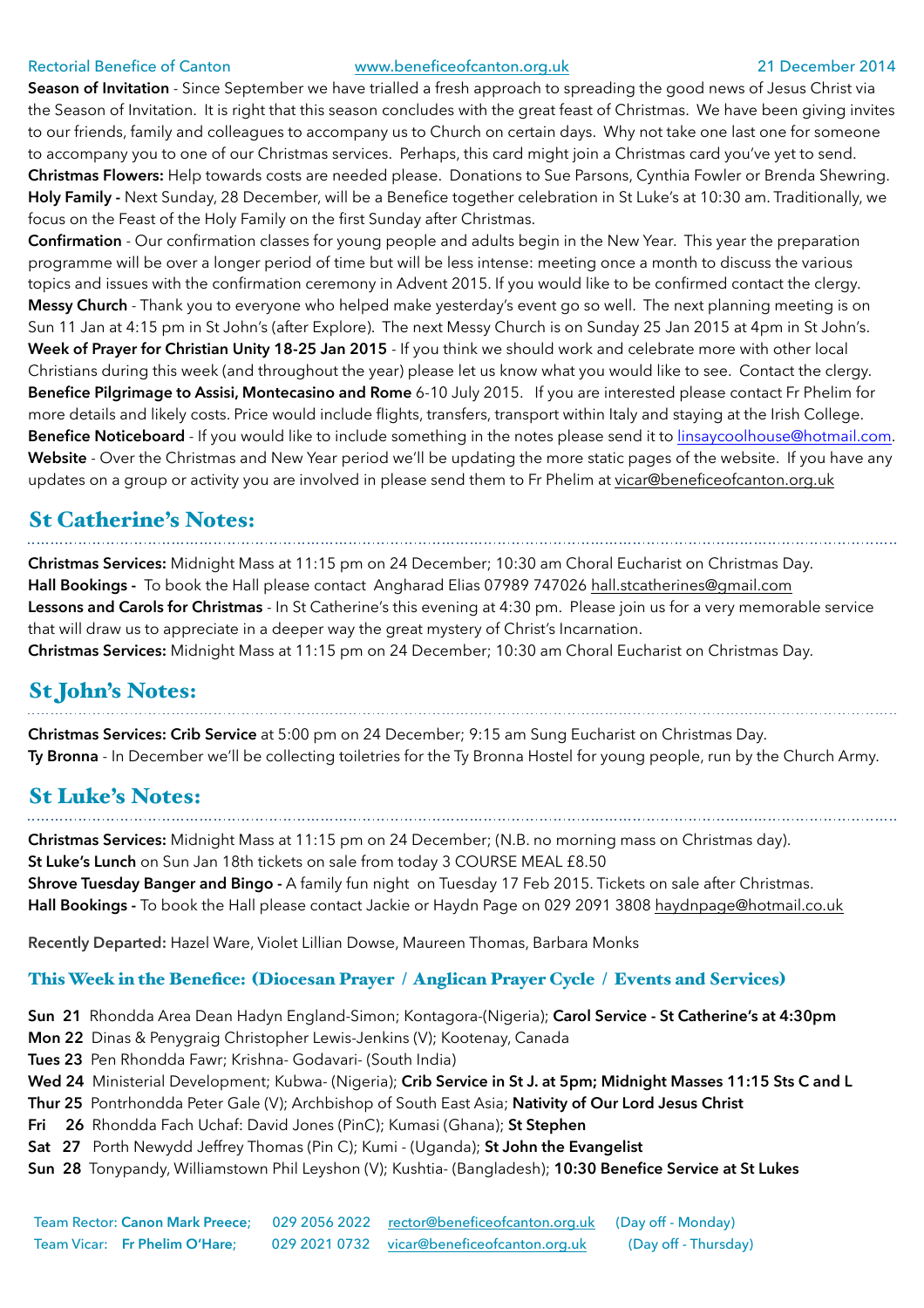### **21st December 2014 – Advent 4**

#### **First Reading**

A reading from the second book of Samuel.

Now when David, the king was settled in his house, and the LORD had given him rest from all his enemies around him, the king said to the prophet Nathan, 'See now, I am living in a house of cedar, but the ark of God stays in a tent.' Nathan said to the king, 'Go, do all that you have in mind; for the LORD is with you.'

But that same night the word of the LORD came to Nathan: Go and tell my servant David: Thus says the LORD: Are you the one to build me a house to live in? I have not lived in a house since the day I brought up the people of Israel from Egypt to this day, but I have been moving about in a tent and a tabernacle. Wherever I have moved about among all the people of Israel, did I ever speak a word with any of the tribal leaders of Israel, whom I commanded to shepherd my people Israel, saying, 'Why have you not built me a house of cedar?' Now therefore you shall say to my servant David: Thus says the LORD of hosts: I took you from the pasture, from following the sheep to be prince over my people Israel; and I have been with you wherever you went, and have cut off all your enemies from before you; and I will make for you a great name, like the name of the great ones of the earth. And I will appoint a place for my people Israel and will plant them, so that they may live in their own place, and be disturbed no more; and evildoers shall afflict them no more, as formerly, from the time that I appointed judges over my people Israel; and I will give you rest from all your enemies. Moreover the LORD declares to you, David, that the LORD will make you a house.

Your house and your kingdom shall be made sure for ever before me; your throne shall be established for ever.

*2 Samuel 7.1-11,16*

This is the word of the Lord. **Thanks be to God.**

#### *The Magnificat*

R **My spirit rejoices in God my Saviour.** My soul proclaims the greatness of the Lord; my spirit rejoices in God my Saviour. For he has looked with favour on his lowly servant, from this day all generations will call me blessed. The Almighty has done great things for me, and holy is his name. **R**

He has mercy on those who fear him in every generation. He has shown the strength of his arm, and has scattered the proud in their conceit. **R**